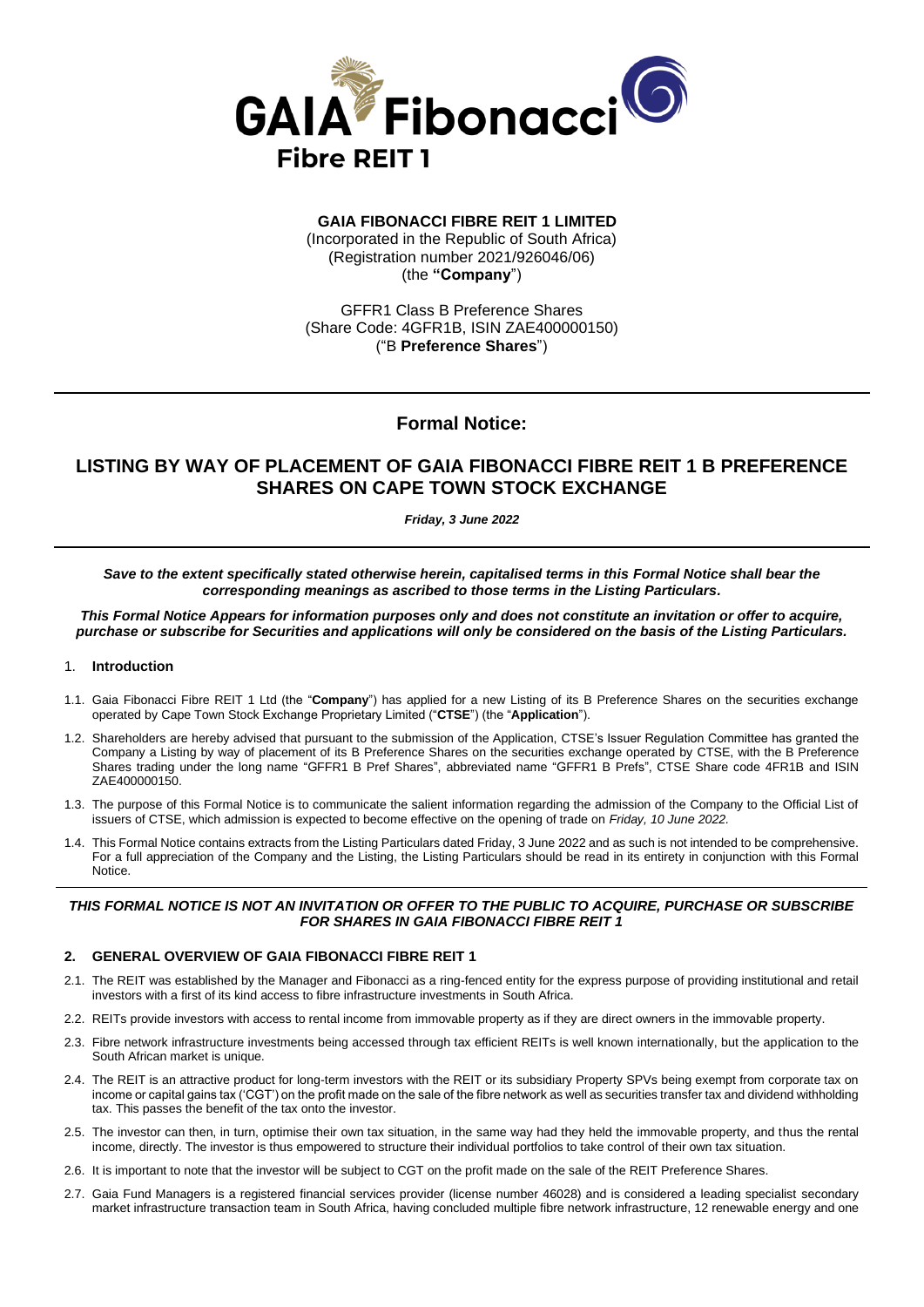toll road transaction to a value in excess of R3.6 billion for South African institutional investors, as well as Gaia Infrastructure Capital Limited, a JSE main board listed investment holding company and the listing of Gaia Renewables 1 on the CTSE in October 2020.

- 2.8. Fibonacci Managers co-founded Capitis Equities, a venture capital fund, which has now grown to R500million in just under 4 (four) years. Fibonacci Managers boasts experience in the renewable energy project development, fibre network development and operations industries with a specialist focus on tax and value additive business administration functions.
- 2.9. To date, Gaia managed fibre network investments with Fibonacci Managers as Administrators have successfully closed on more than 14 fibre networks with a strong geographical presence in Gauteng and Western Cape.
- 2.10.Pursuant to the listing of the B Preference Shares, the REIT, acting through GF Property SPV 2, will acquire its first direct interest in a portfolio of geographically distributed fibre networks across South Africa.
- 2.11.B Preference Share investors have committed to a total investment of R157.5m of which R45m will be utilised for the initial investment.
- 2.12.The remaining funding will be drawn down on through a Specific Issuance of B Preference Shares. This will be utilised and applied to followon fibre network investments which is approved by the REIT's Investment Committee which is provided as a recommendation to the REIT's board who in turn will approve and resolve that the GF Property SPV 2 enter into the investment.
- 2.13.The REIT's Investment Committee's investment process assesses opportunities to ensure that the Property SPVs will only enter into qualifying investments. Qualifying investments include only brownfields, secondary transactions in Southern Africa with a minimum uptake and return characteristics which provides the Investment Committee with a prudent level of confidence that the targeted IRR of CPI + 10% is obtainable.
- 2.14.A schematic diagram depicting the REIT structure pursuant to the listing of the Ordinary and Preference Shares are provided below.



### **3. BOARD OF DIRECTORS OF GAIA FIBONACCI FIBRE REIT 1**

Full details of the Board of Directors of Gaia Fibonacci Fibre REIT 1 appear in Section 6, Paragraph 6.1 of the Listing Particulars

### **4. RATIONALE FOR THE LISTING & PROSPECTS OF THE COMPANY**

The rationale for the Listing is primarily the following:

#### **4.1 Provide Access to Infrastructure as an Asset Class**

Infrastructure as an asset class can provide investors with stable inflation-linked cash returns whilst preserving their capital. However, the current means of gaining access to infrastructure includes a daunting and protracted process requiring, amongst other things negotiating lengthy contracts. This process is far removed from investors' ordinary means of acquiring shares on a trading platform and therefore acts as a significant investment barrier to entry and exit. In addition to the process, the unlisted equity available in the fibre networks precludes certain CIS portfolios from acquiring interests in infrastructure. A listed security removes many of the entry and exit barriers for investors and allows infrastructure to take up its rightful place as an asset class in many investor portfolios.

This will create an awareness with prospective institutional investors and retail investors seeing the value of investing in Gaia Fund Managers' managed funds.

### **4.2 Transparent Regulatory Environment**

In addition to the regulatory requirements applicable to Gaia Fund Managers as a regulated investment manager, as a listed entity the REIT will need to comply with the Listing Requirements of CTSE, which will provide investors with additional transparency and corporate governance comfort.

#### **4.3 Access to Capital**

As a listed entity, the REIT will enable CIS portfolios and regulated pension funds to increase their allocation to infrastructure from an unlisted instrument threshold of 5% to 10%. The ability to do this will open a unique market opportunity for future CIS compliant portfolios to invest in CTSE listed infrastructure investments via new issuances of preference shares in the REIT.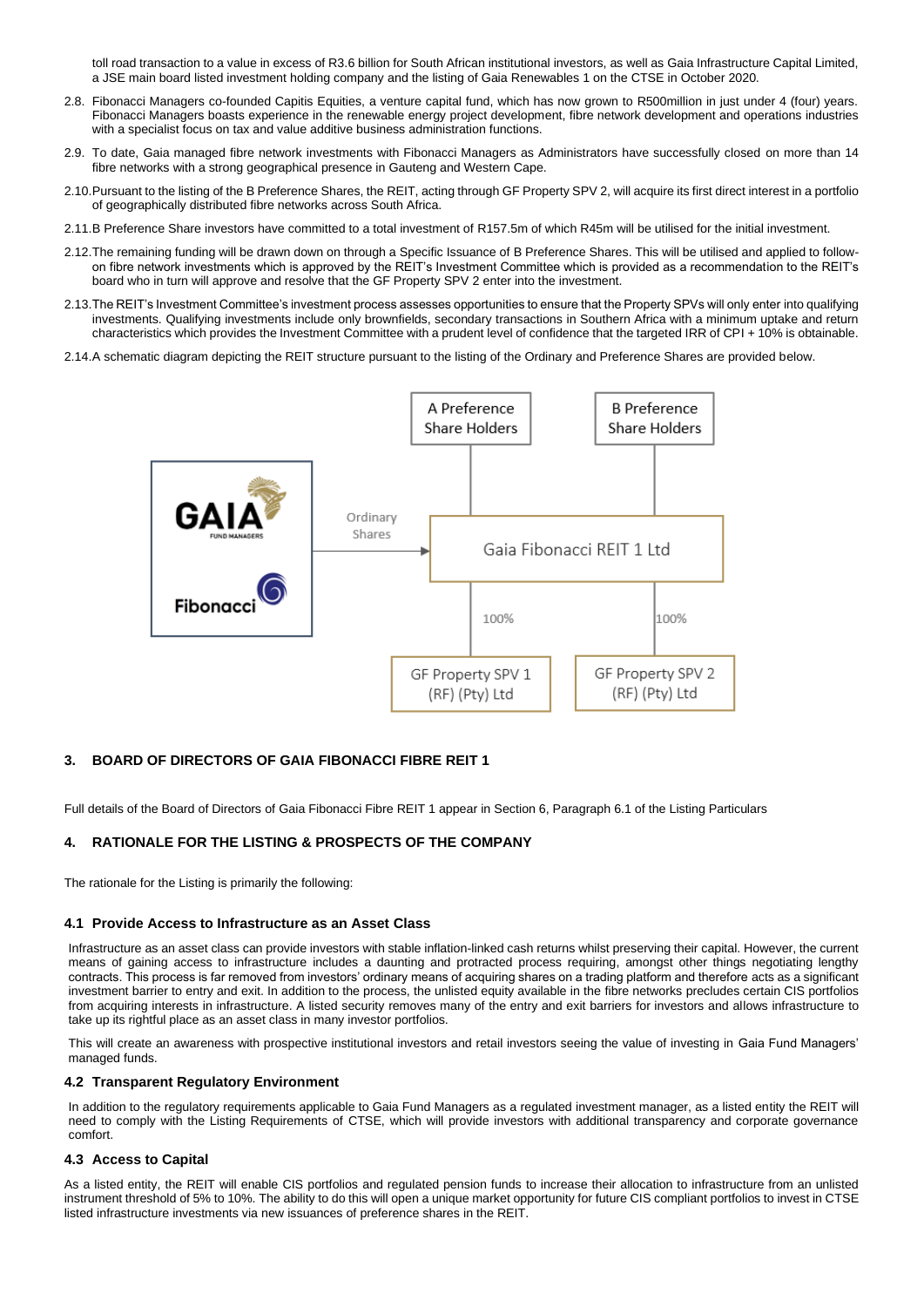Illustrated in Annexure 1.B is a schematic representation of the future high-level structure of the REIT pursuant to the issuance and listing of new classes of preference shares corresponding to new investments in fibre networks. Each class of preference share will be linked to a property special purpose vehicle which is invested in a specific portfolio of fibre networks with a corresponding asset management agreement with Gaia Fund Managers.

#### **4.4 Investing into South Africa, its people and its growth**

South Africa continues to see a large drive, from both private and public institutions, to increasing the fibre network reach throughout South Africa. The REIT will provide a tax efficient channel through which funding can be allocated to expedite the growth of the internet backbone in South Africa. The connectivity is critical to create a more inclusive society where more South Africans are introduced to the world economy providing access to the tools with which to contribute to their own livelihoods and those of the greater South African community. Fibre infrastructure will remove the barriers to global connectivity further enhancing South Africa's image as an attractive investment destination.

#### **5. SECURITIES FOR WHICH LISTING ON CTSE IS SOUGHT**

- 5.1. The B Preference Shares to be listed comprises of 2,738 (two thousand nine hundred and thirty-eight) B Preference shares of no-par value each.
- 5.2. The issue price for the B preference shares at listing date is R16,500 (sixteen-thousand five hundred rand) per preference share.
- 5.3. The rights attached to each share class appear in Section 2, Paragraph 2.4 and 2.5 of the Listing Particulars.
- 5.4. The Dealings in the B Preference Shares are expected to commence on Friday, 10 June 2022.

#### **6. LISTING ON CTSE**

- 6.1. CTSE brings to the market an efficient and alternative regulatory model which reduces regulatory costs and inefficiencies but promotes and adheres to the highly regarded financial regulatory standards in South Africa.
- 6.2. The unique features of CTSE include the following:
- 6.2.1. clear and transparent listing requirements for equities which have been uniquely designed to introduce new types of listings and facilitate much-needed growth in the mid-market sector.
- 6.2.2. a unique exchange infrastructure in South Africa (based on international best practice) by introducing a central independent register of beneficial ownership (housed within the CTSE Registry).
- 6.2.3. designed to meet the needs of retail investors whilst remaining attractive to institutional investors through the removal of some key barriers to investing for retail investors; and
- 6.2.4. modern, scalable technology design and infrastructure to reduce cost and increase efficiency.

#### **7. DOCUMENTS AVAILABLE FOR INSPECTION**

7.1. The Listing Particulars, this Formal Notice and documents detailed in paragraph 7.2 of the Listing Particulars are available for inspection during normal office hours from the date hereof until Friday, 17 June 2022, at the registered offices of the Company at:

12 Meson Close, Techno Park, Stellenbosch, 7600

7.2. The Listing Particulars is also available for download from the websites of the Company (www.gaia.group) and CTSE (www.ctexchange.co.za).